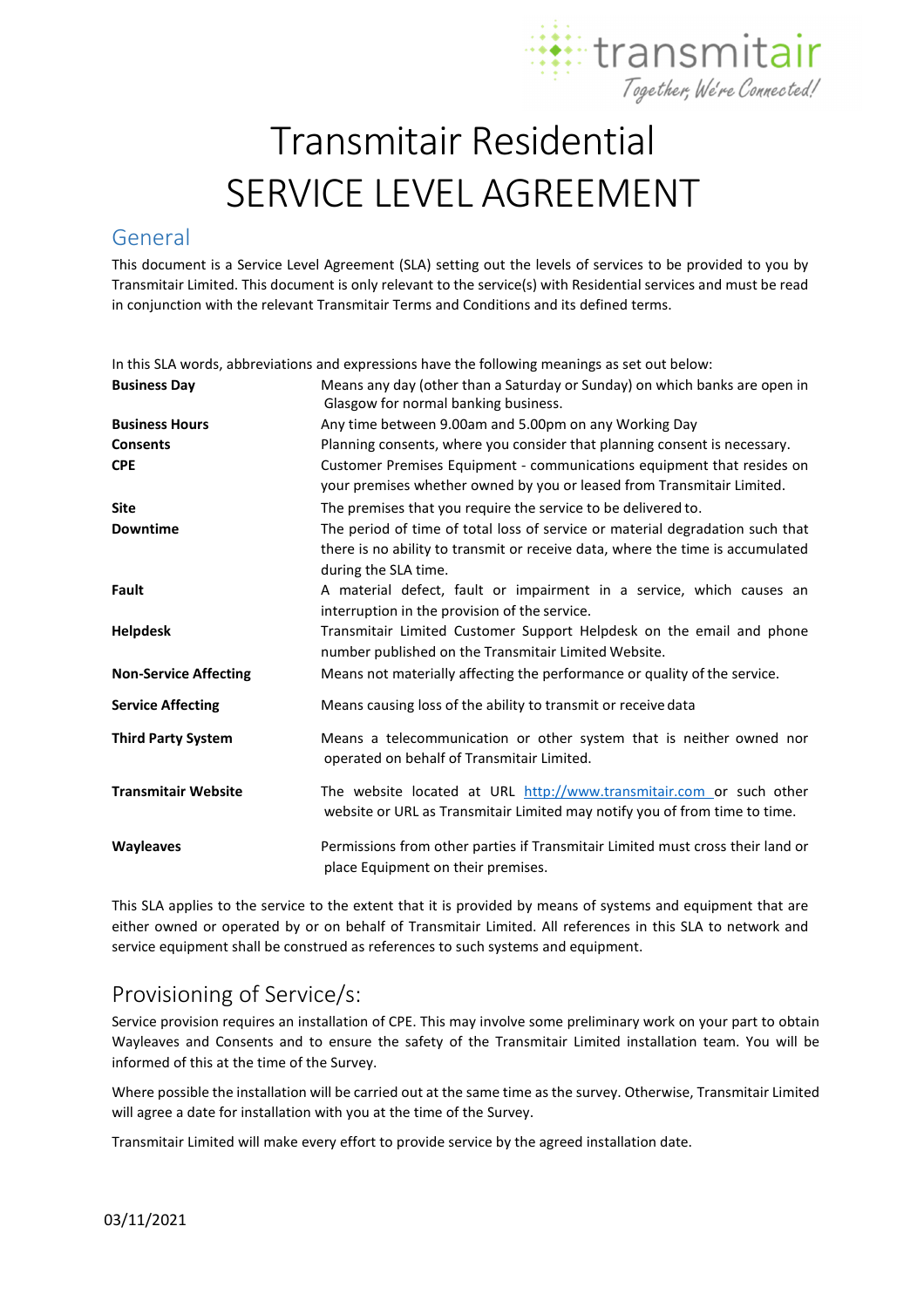

### Installation:

Transmitair Limited will endeavour to complete the installation within 15 days, subject to your availability to provide the necessary access.

Transmitair Limited staff will make every effort to attend your Site at the time agreed. You will be advised of any unavoidable delay immediately by the residential team and, if necessary, alternative arrangements made.

Transmitair Limited will endeavour to inform you of any installation delay at least 24 hours before the installation is due and agree a new installation date.

If an installation fails for any reason beyond Transmitair Limited control (such as failure to find a suitable location to mount the CPE) or we are unable to deliver the service package profile ordered, Transmitair Limited will suggest alternative service offerings or, if these are unacceptable to you, cancel the contract.

## Service Fault Reporting and Categorisation:

Faults can be reported within business hours to our Helpdesk number. When you call the Helpdesk telephone line to report a fault, the Helpdesk Engineer will create a Ticket, which will be categorised as below.

#### Fault Categorisation:

#### Priority 1: Greater than 50% loss of Service

Faults that cause a complete loss of service or greater than 50% loss of service, for example: Subscriber Unit Failure, Router Failure, Cable or POE Failure/Issue, Core Network Outages or Data Rates Degraded >50%:

#### Priority 2: Less than 50% Loss of Service

Faults that cause the client to lose less than 50% service quality, for example: Packet Loss, Latency, IP Address Conflicts or Data Rates Degraded <50%:

#### Priority 3: Quality Impairments

These are quality related faults, for example: Slow Browsing, Unable to access websites, Access List Issues, DNS Request Errors or IP address being blocked

#### Priority 4: Minor Faults and Information/Support Requests

These will be minor faults and Customer Third Party support information requests, for example: Unable to access a specific website, Information request to support customer or Internal Wi-Fi issues

The Ticket will be closed when the fault is resolved.

Where Transmitair Limited proactively discovers a fault and cannot rectify it remotely the Helpdesk will raise a Ticket. You will be informed of the situation by the Helpdesk Team, and if necessary, arrangements will be made to attend your Site.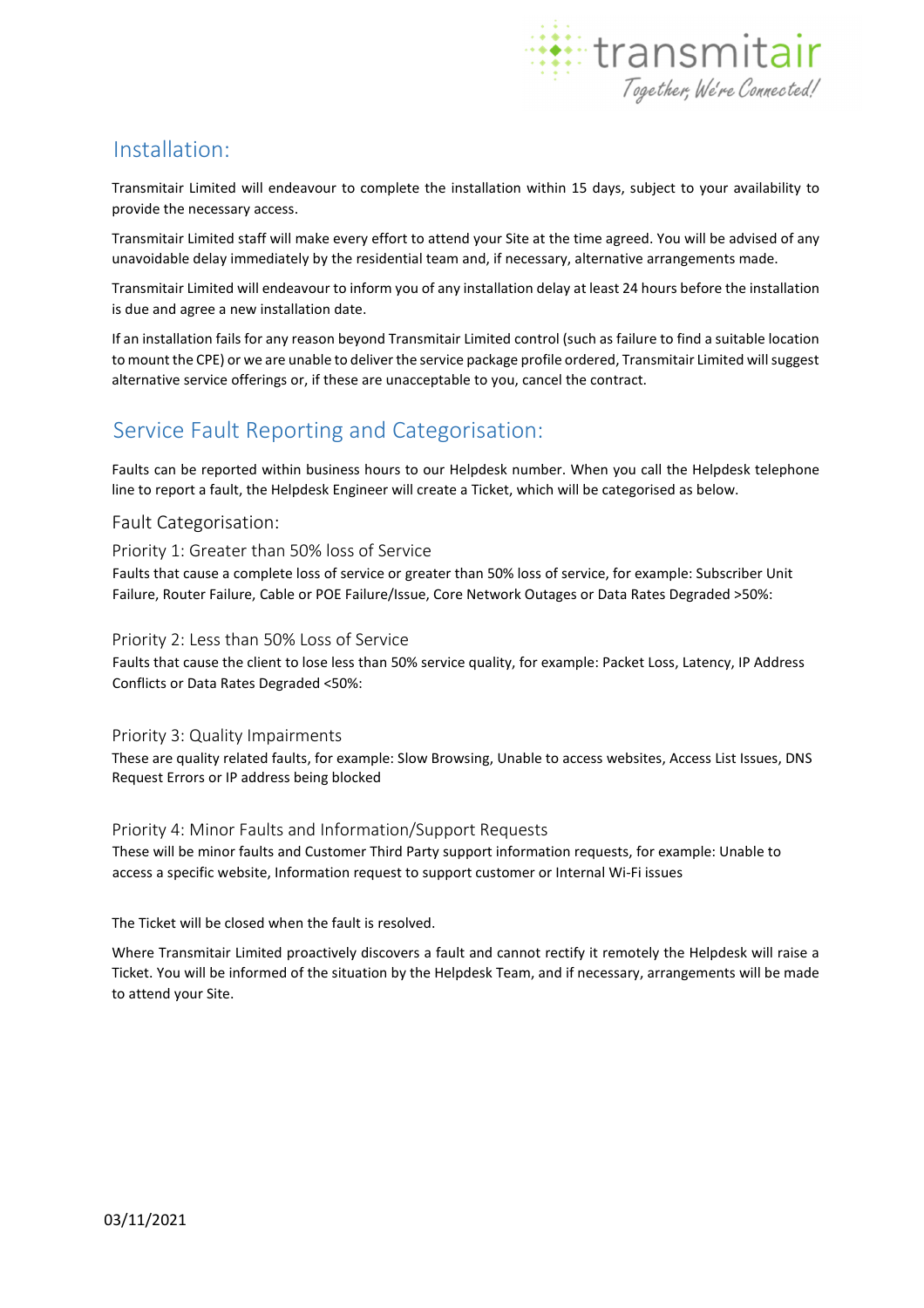

# Response Times

You can email the Transmitair Limited Helpdesk Team at any time on support@transmitair.com , and they will create a Ticket for the issue you've raised. Alternatively, you can raise a ticket via your customer Portal at portal.transmitair.com. This will be addressed by the Helpdesk Team during business hours.

If necessary, you will be called back by a Helpdesk Engineer.

The Helpdesk Team provide 24-hour monitoring and cover for any fault affecting the Core network, Connections to the public internet and the Base stations. The Helpdesk Team will attend to the diagnostics and resolution, except when a resolution requires daylight for safety reasons.

# Response and Restoration of Service Times

(NB: "Response" time stated below means the time after the Ticket has been generated and the first updated response communicated).

| Level       |          | <b>Priority 1</b>  | <b>Priority 2</b> | <b>Priority 3</b> | <b>Priority 4</b> |
|-------------|----------|--------------------|-------------------|-------------------|-------------------|
| Residential | Response | 8 working<br>hours | 2 days            | 3 day             | 5 dav             |

## Network and Service Equipment Maintenance

Transmitair Limited may suspend the Service to carry out periodic maintenance or upgrade work on the Network. In exceptional circumstances, Transmitair Limited may suspend the Service immediately to carry out emergency work. In cases other than an emergency, Transmitair Limited will provide you with 5 business days' notice of any suspension of the service via email. We will advise the duration of the work and whether it will be a total or partial service loss together with the objectives.

We will endeavour to complete any such Maintenance or Upgrade work between the hours of 24:00 and 07:00hrs.

You will be notified by telephone or alternative email if we are unable to restore the service within the scheduled period of work.

### Decommissioning

Where it is agreed between the parties that the service is to be terminated under the terms of the Transmitair Limited Standard Terms and Conditions, then Transmitair Limited and/or third-party suppliers will remove the equipment that was supplied for the service.

This equipment may include, but not limited to, The Transmitair Limited Antenna Unit, Fixings, Cabling and Power supply.